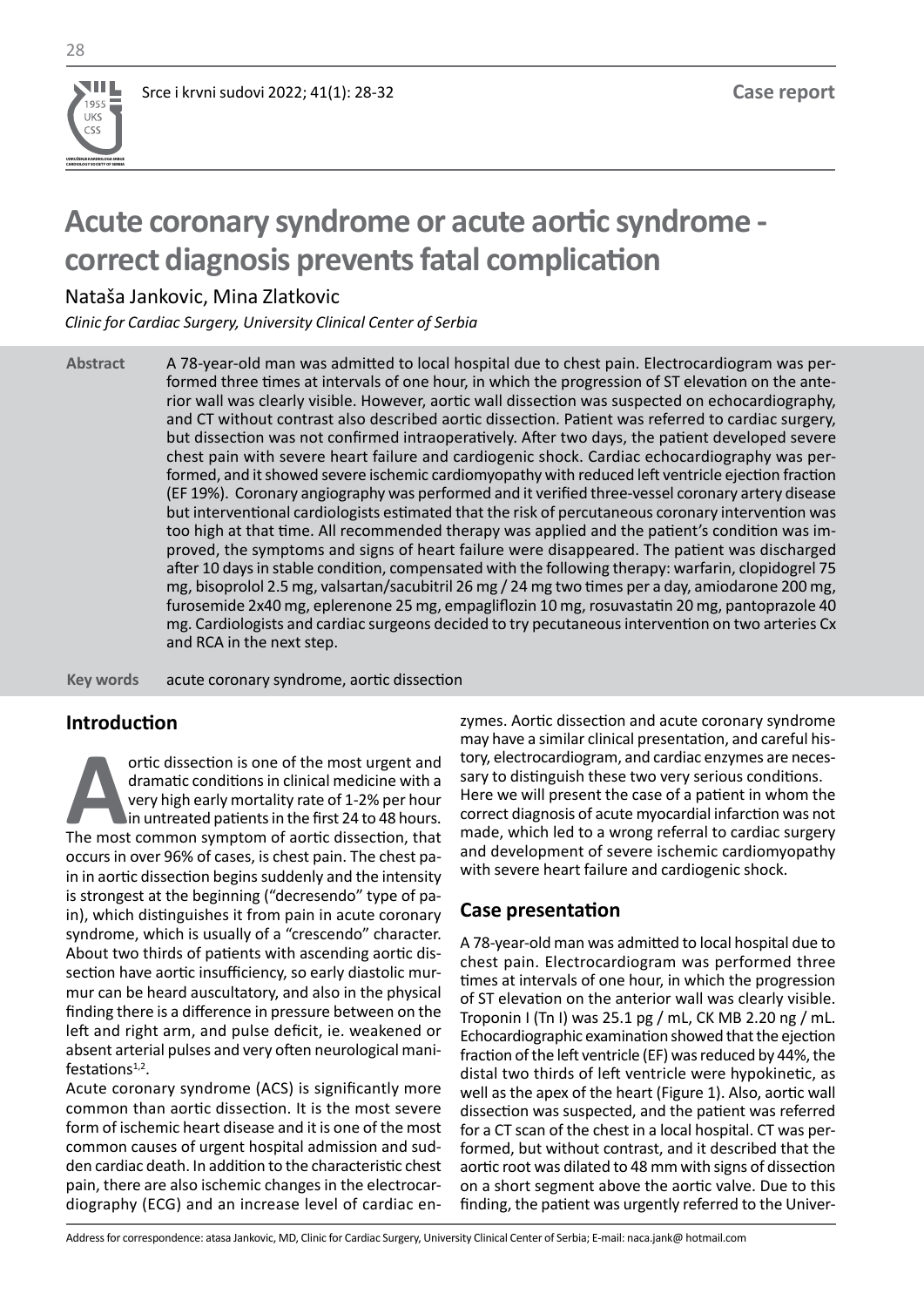

**Figure 1a and b.** Echocardiography findings with wall motion abnormalities of the anterior, antero-septal wall and the apex



**Figure 2**. Selective coronarography presenting occluded ostial left main, with significant stenosis in LM, Cx and RCA

sity Clinical Center of Serbia, to the Cardiac Surgery Clinic for urgent surgical treatment. On admission to our clinic, the patient was stabile, with chest pain, blood pressure 135/85 mmHg on both arms, heart rate was 90/min, auscultatory without heart murmurs, all peripheral pulses were palpable. The patient was introduced to the operating room and under general anesthesia, a medial sternotomy was performed. An arterial cannulation of the ascending aorta was performed, cannulation of the right atrium too, and extracorporeal blood flow was started (ECC). The exploration did not show a rupture of the aortal intima, nor a rupture of the aorta. Laboratory analyzes that was taken immediately upon admission to the Clinic of Cardiac Surgery, which arrived subsequently, showed elevated markers of myocardial necrosis (troponin T 3267 ng/L, creatine kinase (CK) 1775 U/L). Intraoperatively, surgeons saw that the coronary arteries were extremely calcified and not suitable for grafting. Next day, selective coronary angiography was performed and it verified three-vessel coronary artery disease (Figure 2) with stenosis in the distal part of the left main stenosis, ostial left anterior descending (LAD) occlusion, 90% proximal circumflex artery (Cx) stenosis, and 80% stenosis in the right coronary artery (RCA). In the first postoperative day, there was a further increase in troponin T (Tn T 6959 ng/L), and the next two days there was a gradual decrease (3595 ng/L, then 2391

ng/L). After two days, the patient developed severe chest pain, ECG showed atrial fibrillation, heart rate 150/min, ST elevation in V1-V3 leads, Q wave in V2-V3, ST depression in D2, D3, aVf leads (Figure 3). Clinically, severe heart failure and cardiac shock was developed. Intravenous antiarrhythmic therapy (amiodarone) was prescribed, and electroconversion was attempted but without success. Inotropic support was prescribed. Due to the cessation of diuresis, continuous intravenous diuretic therapy was prescribed, too. Laboratory analyzes showed a new elevation in markers of myocardial necrosis (troponin T 4094 ng/L), an elevation in transaminases (AST 190 U/L, ALT 134 U/L). Cardiac echocardiography was performed, and it showed severe ischemic cardiomyopathy with a large part of akinesia that involved the entire septum, medio-apical segment of the anterior, posterior and lateral wall, better contractility was only in basal segments of the postero-lateral wall (Figure 4). Ejection fraction was severe reduced (EF 19%). Longitudinal LV function was also severe decreased (AFI: EDV 106 ml, ESV 85 ml, EF 19%, GLS -2.7%, PSD -52), signs of diastolic dysfunction was presented, too and also significant increased in filling pressure of LV (DCT -92, E'lat- 7.0, E's-5.0, E/e'avg-18.0), moderate mitral regurgitation, right ventricle was with normal size, decreased systolic function (TAPSE 1.1 cm), severe tricuspid regurgitation 2-3 +, pressure in the right heart was 50 mmHg. In the further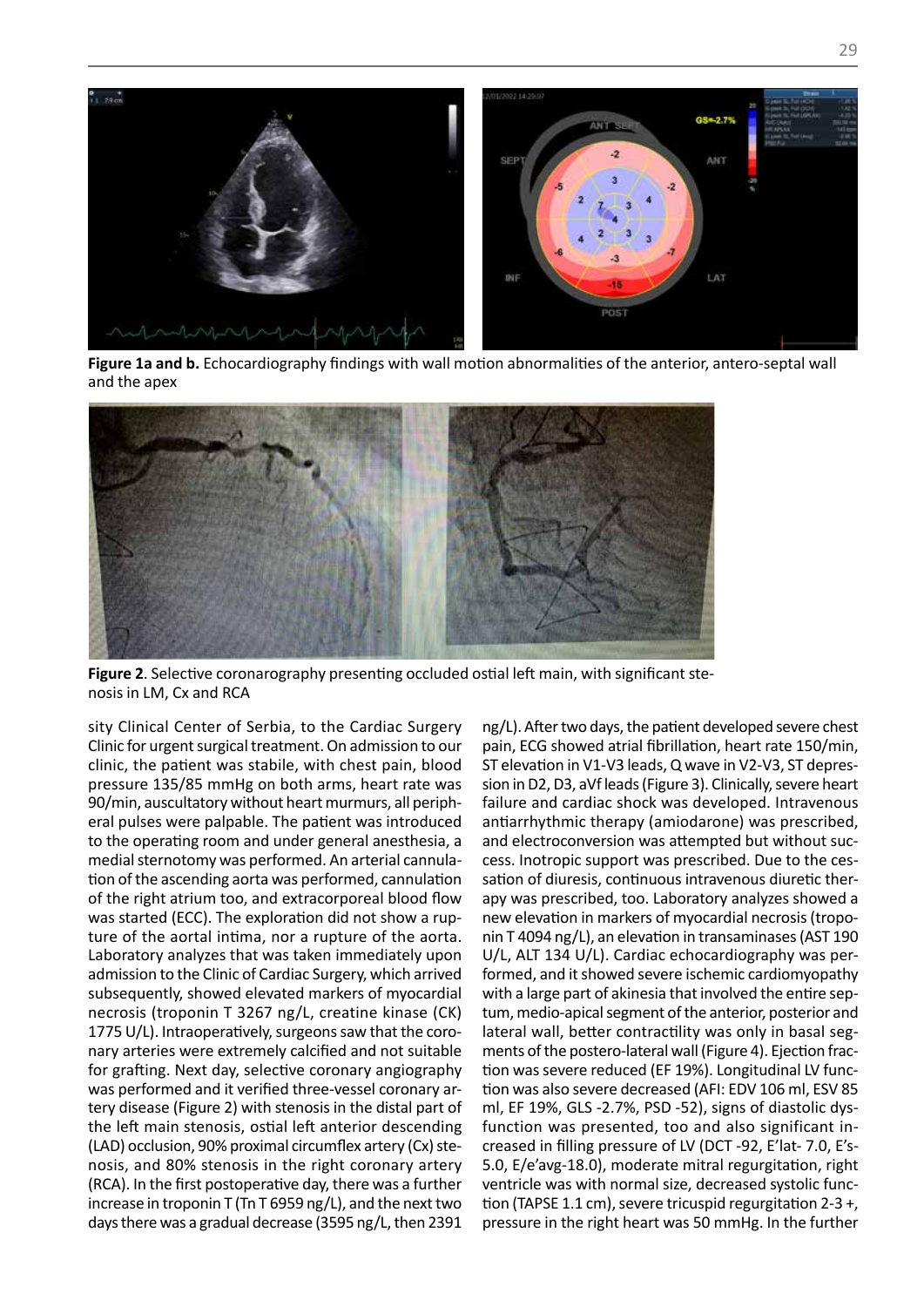

**Figure 3**. Electrocardiogram-atrial fibrillation, Q wave in V2-V3 leads with ST elevation, ST depression in D2, D3, aVf leads

course, the patient's condition was improved, the symp-**Figure 4. Economist Schultzer Was improved, the symphone of Ligares shows and signs of heart failure were disappeared. The** sinus rhythm was established. ECG showed a scar in V2- V4 leads with persistent ST elevation. The patient was discharged after 10 days in stable condition, compensated with the following therapy: warfarin, clopidogrel 75 mg, bisoprolol 2.5 mg, valsartan/ sacubitril 26 mg / 24 mg two times per a day, amiodarone 200 mg, furosemide 2x40 mg, eplerenone 25 mg, empagliflozin 10 mg, rosuvastatin 20 mg, pantoprazole 40 mg. Cardiologists and cardiac surgeons decided to try pecutaneous intervention on two arteries Cx and RCA in the next step.

#### **Discussion**

Here we present a typical patient that is seeing every day in cardiac ambulances. The patient came with chest pain, first ECG showed unconvincing elevation of the ST segment, troponin was taken but troponin I, which was not elevated, then an echocardiography of the heart where performed ant it showed disorder in segmental kinetics but aortic wall stratification was suspected. However, the next two ECGs, showed a clear progression of elevation, but due to the suspicion of dissection, a chest CT scan was performed and it showed misdiagnosed of ascending aortic dissection and the patient was referred to wrong direction.

In all patients with chest pain electrocardiogram (ECG) should be performed first. If acute coronary syndrome is ruled out, aortic dissection should be considered. In the IRAD study, ECG was normal in 31% of patients, nonspecific ST and T changes were found in 42% of patients, ischemic changes in 15% of patients, and signs of acute myocardial infarction in 5% of patients with ascending



**Figure 4.** Echocardiography findings showing deterioration of LV function and ejection fraction

aortic dissection<sup>3</sup>. Aortic dissection can be extended to the branches of the aorta, as well as to the coronary arteries, mainly the right coronary artery, so it can give a picture of inferior myocardial infarction with ST-segment elevation in the inferior leads in the ECG.

Aortic dissection can mimic many diseases, so early recognition of this entity is crucial in order to reduce early mortality. Analyzing 26 clinical variables at initial presentation of aortic dissection, Von Kodolish singled out the following variables as independent predictors for the diagnosis of acute aortic dissection: (1) pain (sudden onset, tearing, tearing), (2) dilated aorta or mediastinum at radiography (3) difference in pulse or arterial pressure. If all three predictors are present, the probability of aortic dissection is 96%. The probability is lower if there are one or two predictors and is 35%, and only 7% if none of these predictors exist<sup>4</sup>.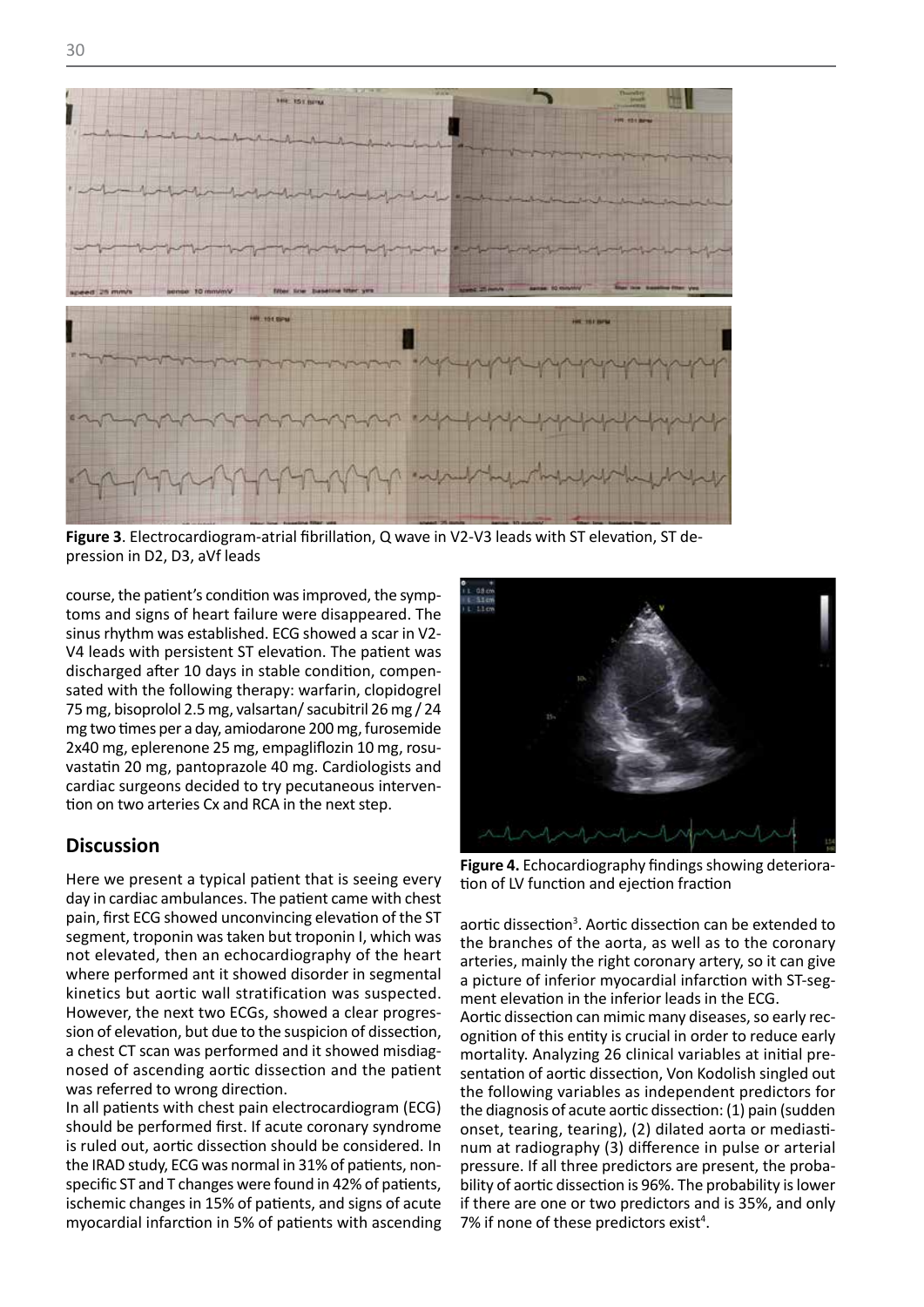The choice of diagnostic methods depend on the patient's condition, the availability of diagnostic techniques and experience in interpreting the results. Diagnostic techniques should primarily confirm the existence of aortic dissection and the type of dissection. Aortography has long been the gold standard for the diagnosis of dissection. Its sensitivity is 86-88% and specificity 75-94%. However, with the development of non-invasive methods, primarily contrast computed tomography, aortography as an invasive method has been suppressed<sup>5</sup>. Transthoracic echocardiographic examination is very useful, with sensitivity for proximal aortic dissection of 78-100%, but for distal is lower 31-55%6,7,8). The most significant sign is intimate flap (floating intimate membrane) that separates the true from the false lumen. Using the color Doppler technique, the flow through the false lumen can be seen. However, today, computed tomography (CT) with the use of intravenous contrast is used for the diagnosis and confirmation of dissection, which is a very sensitive and specific method for the diagnosis of aortic dissection. Multidetector CT (MDCT) with the possibility of threedimensional image reconstruction further improves the diagnostic accuracy of this method. The sensitivity and specificity of CT for the diagnosis of aortic dissection is 96-100%<sup>9,10</sup>. What is important to point out is that CT must be done with contrast in order to avoid situations like the one that happened to our patient.

If an acute myocardial infarction is not diagnosed on time a number of complications resulting from myocardial necrosis can be developed. The most common complication of infarction, especially anterior wall infarction, is heart failure. Our patient developed severe ischemic cardiomyopathy with a significantly reduced left ventricular ejection fraction, which was resulted in the development of acute heart failure. Cardiac shock is one of the manifestations of acute heart failure<sup>11</sup>. Treatment of cardiac shock should be started as early as possible. Early identification and treatment of the underlying causes, along with hemodynamic stabilization and treatment of organ dysfunction, are essential components of treatment<sup>11</sup>. In the case of our patient, hemodynamic stabilization was performed, therapy was prescribed according to recommendations, but treatment of the underlying cause, ie. treatment of coronary heart disease was not possible, because interventional cardiologists estimated that the risk of percutaneous coronary intervention was too high at that time. Therefore, it was decided to stabilize the patient with medication. However, severe ischemic cardiomyopathy and the potential new decompensation and the development of malignant heart rhythm disorders, remain a problem. Therefore, in accordance with the latest recommendations, the patient received therapy (valsartan/sacubitril, empagliflozin, eplerenone and bisoprolol), which has been

shown to reduce mortality and prolong survival in heart failure. Of course, loop diuretics, which prevent congestion, are important parts of therapy. It remains to be seen how the situation with our patient will continue.

#### **Conclusion**

Acute coronary syndrome is much more common than aortic dissection, so in patients with chest pain, ACS should be confirmed or ruled out first. Although CT is a more sophisticated method than electrocardiograms, if it is not done adequately, or like in this case without contrast, or if it is read by someone with insufficient experience in recognizing of aortic dissection, misdiagnosis and misdirection and treatment of patients can occur. A new approach to the treatment of patients with heart failure, provides us new opportunities in the treatment of these patients, with prolonging their lives, reducing mortality and improving quality of life.

#### **References**

- 1. Gawinecka J, Schonrath F, von Eckardstein A. Acute aortic dissection: pathogenesis, risk factors and diagnosis. Swiaa Med Wkly. 2017;147:w14489.
- 2. Yang B, Norton EL, Hobbs R, t al. Short- and long-term outcomes of aortic root repair and replacement in patient undergoing acute type A aortic dissection repčair: Twenty-year experience. J Thor Cardiovasc Surg 2019; 157:6.
- 3. Hagan PG, Nienaber CA, Isselbacher EM, et al. The International Registry of Acute Aortic Dissection (IRAD): new insights into an olddisease. JAMA.2000;283:897-903.
- 4. Isselbacher ME: Diseases of the Aorta. In: Braunwald Eugene, ed. Heart Disease: A Textbook of Cardiovascular Medicine, 7th edition. Philadelphia: WB Saunders Comp, 2005; 1403-1435.
- 5. Merchant FM, Jones P, Wehrenberg S, Lloyd MS, Saxon LA. Incidence of defibrillator shocks after elective generator exchange following uneventful first battery life. J Am Heart Assoc 2014;3:e001289.
- Moss AJ, Zareba W, Hall WJ, et al. Multicenter Automatic Defibrillator Implantation Trial II Investigators. Prophylactic implantation of a defibrillator in patients with myocardial infarction and reduced ejection fraction. N Engl J Med 2002;346:877-883.
- 7. Kober L, Thune JJ, Nielsen JC, et al, DANISH Investigators. Defibrillator implantation in patients with nonischemic systolic heart failure. N Engl J Med 2016;375:1221-1230.
- 8. Beggs SAS, Jhund PS, Jackson CE, et al. Non-ischaemic cardiomyopathy, sudden death and implantable defibrillators: a review and meta-analysis. Heart 2018;104:144-150.
- 9. Zishiri ET, Williams S, Cronin EM, et al. Early risk of mortality after coronary artery revascularization in patients with left ventricular dysfunction and potential role of the wearable cardioverter defibrillator. Circ Arrhythm Electrophysiol 2013;6:117\_128.
- 10. Kutyifa V, Moss AJ, Klein H, et al. Use of the wearable cardioverter defibrillator in high-risk cardiac patients: data from the Prospective Registry of Patients Using the Wearable Cardioverter Defibrillator (WEARIT-II Registry). Circulation 2015;132: 1613-1619.
- 11. McDonagh TA, Metra M, Adamo M, et al. 2021. ESC Guidelines for the diagnosis and treatment of acute and chronic heart failure. European Heart Journal (2021) 42, 3599\_3726 doi:10.1093/ eurheartj/ehab368